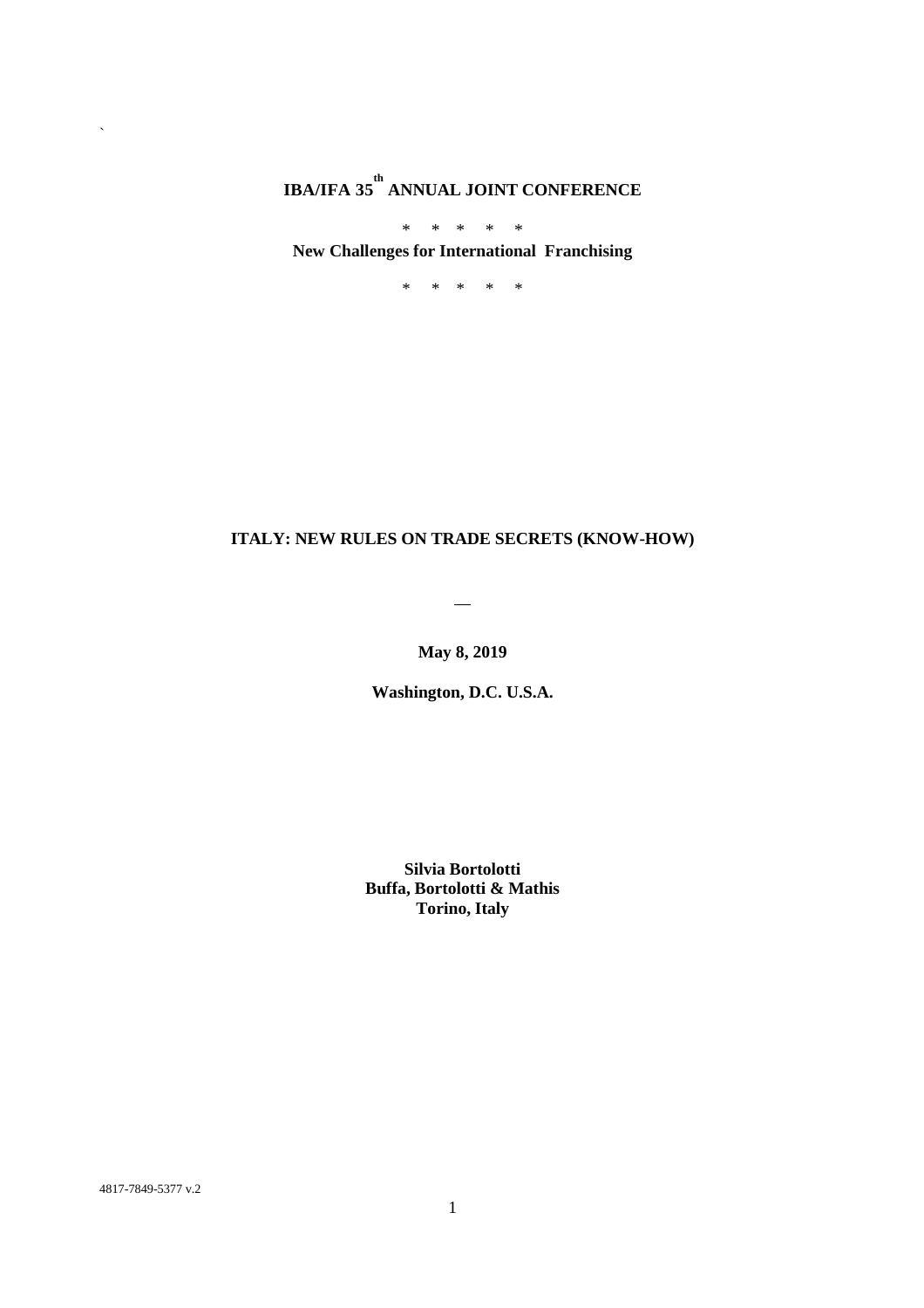# **Table of contents**

| 1. The implementation of the EU Directive on trade secrets in Italy.                      | 3 |
|-------------------------------------------------------------------------------------------|---|
| 2. The main contents of the new provisions.                                               | 3 |
| 3. The protection of know-how and trade secrets in franchising.                           | 5 |
| 3.1 The protection of know-how as IP right.                                               | 5 |
| 3.2 The protection provided by the rules on unfair competition.                           | 6 |
| 4. The conflicting rules of the CIP and of the Italian Franchise Law concerning know-how. | 6 |
| 4.1 The definition of know-how under Law No. 129/2004.                                    | 6 |
| 4.2 The requirement of a know-how as 'essential element' of the contract.                 | 7 |
| 4.3 The decision of the Supreme Court of 10/5/2018.                                       | 7 |
| 5. Conclusions                                                                            | 8 |
| Biography of the author                                                                   | 7 |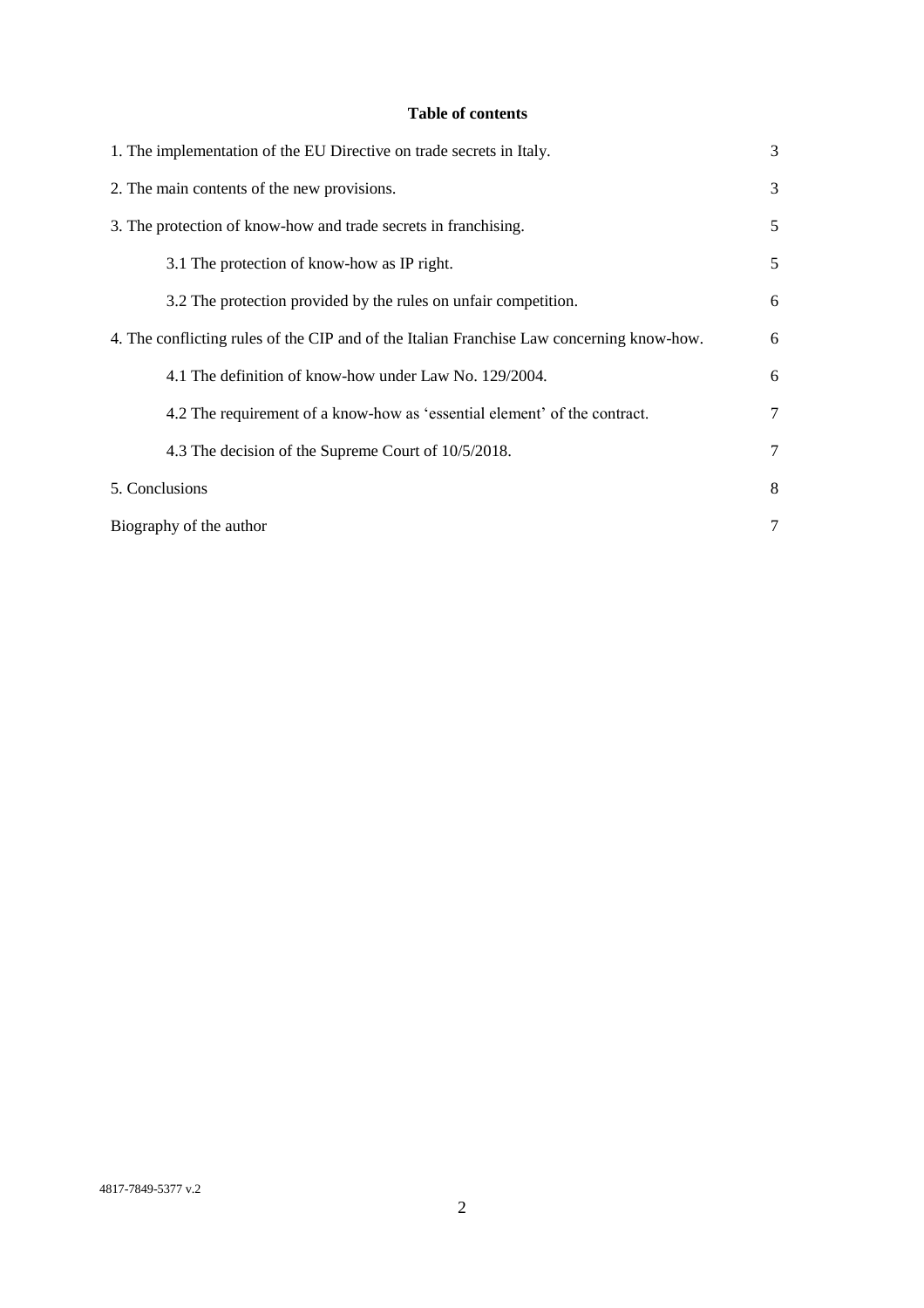#### **1. The implementation of the EU Directive on trade secrets in Italy.**

Companies are increasingly investing in developing and applying know-how and commercial information related to clients, suppliers, business plans, and market strategies; indeed, technical and commercial information represent intellectual capital, which may significantly affect companies' competitiveness and innovation-related performance in the market.

On June 8, 2016, the European Parliament and the Council adopted the Directive on the protection of undisclosed know-how and business information (trade secrets) against their unlawful acquisition, use and disclosure (Directive (EU) 2016/943, hereafter the "Directive").

On June 22, 2018 Legislative Decree No. 63 of May 11, 2018 (hereafter "Legislative Decree 63/2018"), which implemented the Directive, became effective in Italy.

#### **2. The main contents of the new provisions.**

Unlike most European Member States, even before the implementation of the Directive, trade secrets and know-how had a comprehensive and advanced set of rules under Italian legislative law and case-law. In fact, Legislative Decree 63/2018 confirmed most of the principles already established by law or developed by case-law; however, some new provisions, in line with the recent international trends, were also introduced.

**Articles 98** and **99 of the Italian Code of Industrial Property** (Legislative Decree No. 30 of February 10, 2005, hereafter "the Italian CIP"), as amended by Legislative Decree 63/2018, provide the main principles of substantive law applicable to trade secrets.

#### *"Art. 98 - Scope of protection.*

*1. Protection is granted to trade secrets. Trade secrets are business information and technicalindustrial experiences, including the commercial ones, which are subject to the legitimate control of the owner, as long as that information:*

- *a) is secret in the sense that it is not, as a body or in the precise configuration and assembly of its components, generally known among or readily accessible to experts and operators of the field;*
- *b) has an economic value because it is secret;*
- *c) is subject to measures to be considered reasonably adequate to keep it secret, by the person lawfully in control of the information.*
- *2. (Omissis)"*

#### *"Art. 99 - Protection.*

*1. Without prejudice to the provisions on unfair competition, the legitimate owner of the trade secrets referred to in Article 98, has the right to prohibit third parties, subject to his consent, from acquiring, disclosing to third parties or using such secrets in an abusive manner, except for cases in which they have been obtained in an independent manner by the third party.*

*1-bis. The acquisition, use or disclosure of trade secrets referred to in Article 98 shall be held unlawful even when, at the time of acquisition, use or disclosure, the individual knew or ought, under the circumstances, to have known that the trade secrets had been directly or indirectly obtained by a third party who unlawfully used or disclosed them pursuant to paragraph 1.*

*1-ter. The production, offering, or placing on the market of infringing goods, or the importation, export or storage of the same goods constitute an unlawful use of the trade secrets referred to in Article 98, where the person engaging in such conducts knew or ought, under the circumstances, to have known that the trade secrets was used unlawfully within the meaning of paragraph 1. 'Infringing goods' means goods, the design, characteristics, functioning, production process or marketing of which significantly benefits from the abovementioned trade secrets unlawfully acquired, used or disclosed.* 

*1-quater. Rights and actions arising from the unlawful conduct referred to in paragraphs 1, 1-bis and 1-ter are subject to a five years' limitation period."*

In addition, important procedural rules were introduced with Legislative Decree 63/2018 (confirming the main principles previously established by Italian case-law), under Articles **121-***ter,* **124, 126 and 132** of the Italian CIP.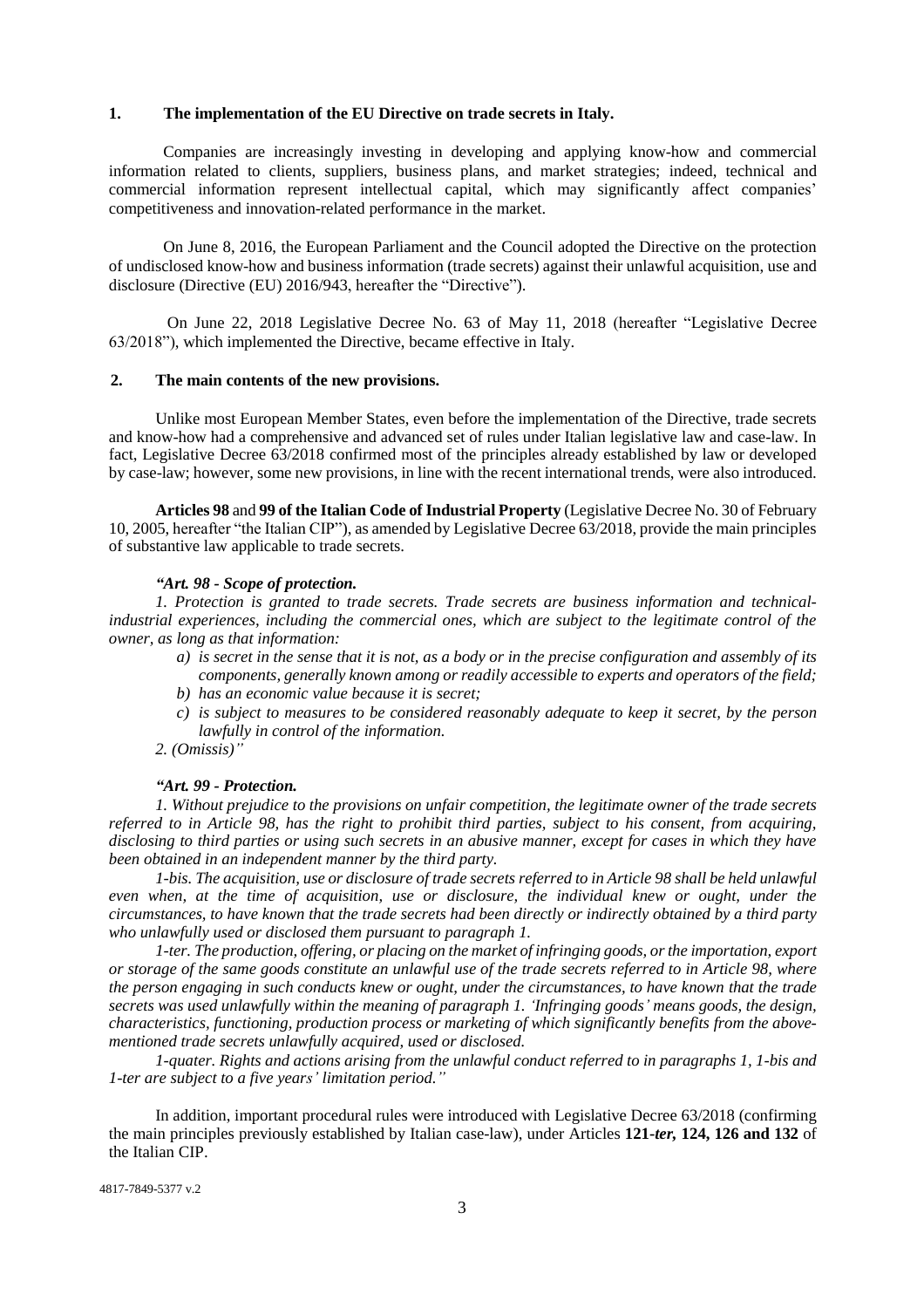Namely, **Article 121-***ter* aims at guaranteeing confidentiality of trade secrets during judicial proceedings by stating that:

- the Court may forbid to persons nominated or delegated by the same, to the parties and their representatives and consultants, lawyers, administrative employees, witnesses, and other persons who have access to the measures, records and documents on file within the office, to use or reveal trade secrets which are the subject matter of the proceedings that it deems confidential. This measure, to be requested by the interested party, remains in force even after such proceedings ends;
- the Court can also restrict access to a limited number of people to hearings, records and documents on file, permitting the obscuration or omission of the parts containing trade secrets in the acts deciding the procedures;
- moreover, the Court can demand that, when the decision is issued, a note shall be made by the clerk stating the prohibition for the parties to disclose the integral version of the Court provision.

Moreover paragraphs 6-*bis,* 6-*ter* and 6-*quater* have been added to **Art. 124 CIP** with the purpose of strengthening the protection of trade secrets. In particular, paragraph **6-***bis* establishes circumstances and criteria to be considered by the Court when issuing the corrective measures and civil sanctions regulated by Article 124. These circumstances and criteria include: (1) the value and other specific features of trade secret; (2) the measures taken to protect the trade secret; (3) the conduct of the infringer in acquiring, using or disclosing the trade secret; (4) the impact of the unlawful use or disclosure of the trade secret; (5) the legitimate interest of the parties and the impact which the granting or rejection of the measures could have on the parties; (6) the legitimate interest of third parties; (7) the public interest; and (8) the safeguard of fundamental rights.

Paragraph **6-***ter* provides for pecuniary compensation, which is payable as an alternative to the application of the aforementioned measures provided by **Article 124** of the Italian CIP. Under Paragraph **6** *ter*, compensation may be granted by the Court upon request of the interested party, provided that:

- the requesting party, at the time of the use or disclosure, neither knew nor ought, under the circumstances, to have known that the trade secret was obtained from another person who was using or disclosing the trade secret unlawfully;
- execution of the measures would be unduly burdensome for the requesting party;
- pecuniary compensation appears proportionate with respect to the damages suffered by the party seeking the application of the measures;

In any case, pecuniary compensation shall not exceed the amount of royalties or fees which would have been due, had that person requested authorisation to use the trade secret in question, for the period of time for which use of the trade secret could have been prohibited.

Further, provisions concerning the publication of judgements and interim measures have been introduced under **Articles 126 and 132** of the Italian CIP.

Namely, paragraph 5-*bis* of Art. 132 now provides that the Court may, in all proceedings aimed at seeking protective measures for trade secrets, as an alternative to the application of the precautionary measures listed herein, make the continuation of the alleged unlawful use of a trade secret subject to the lodging of guarantees intended to ensure the compensation of the trade secret holder.

The violation of trade secret is also a criminal offence under Italian law. **Art. 623 of the Criminal Code** provides:

## *"Art. 623 - Disclosure of scientific or commercial secrets.*

*Anyone who has come to know, for reasons of his state or office, or of his profession or art, trade secrets or news aimed at remaining secret, over discoveries or scientific inventions, reveals them or uses them for his own or others' profit, is punished with imprisonment for up to two years.*

*The same sanction applies to anyone, having acquired commercial secrets in an abusive manner, reveals them or uses them for his own or others' profit.*

*If the fact relating to the trade secrets is committed through any IT tool, the penalty is increased. The offender is punished subject to a complaint from the injured party."*

4817-7849-5377 v.2 Moreover, **Art. 388 of the Criminal Code**, which provides criminal sanctions for failure to enforce a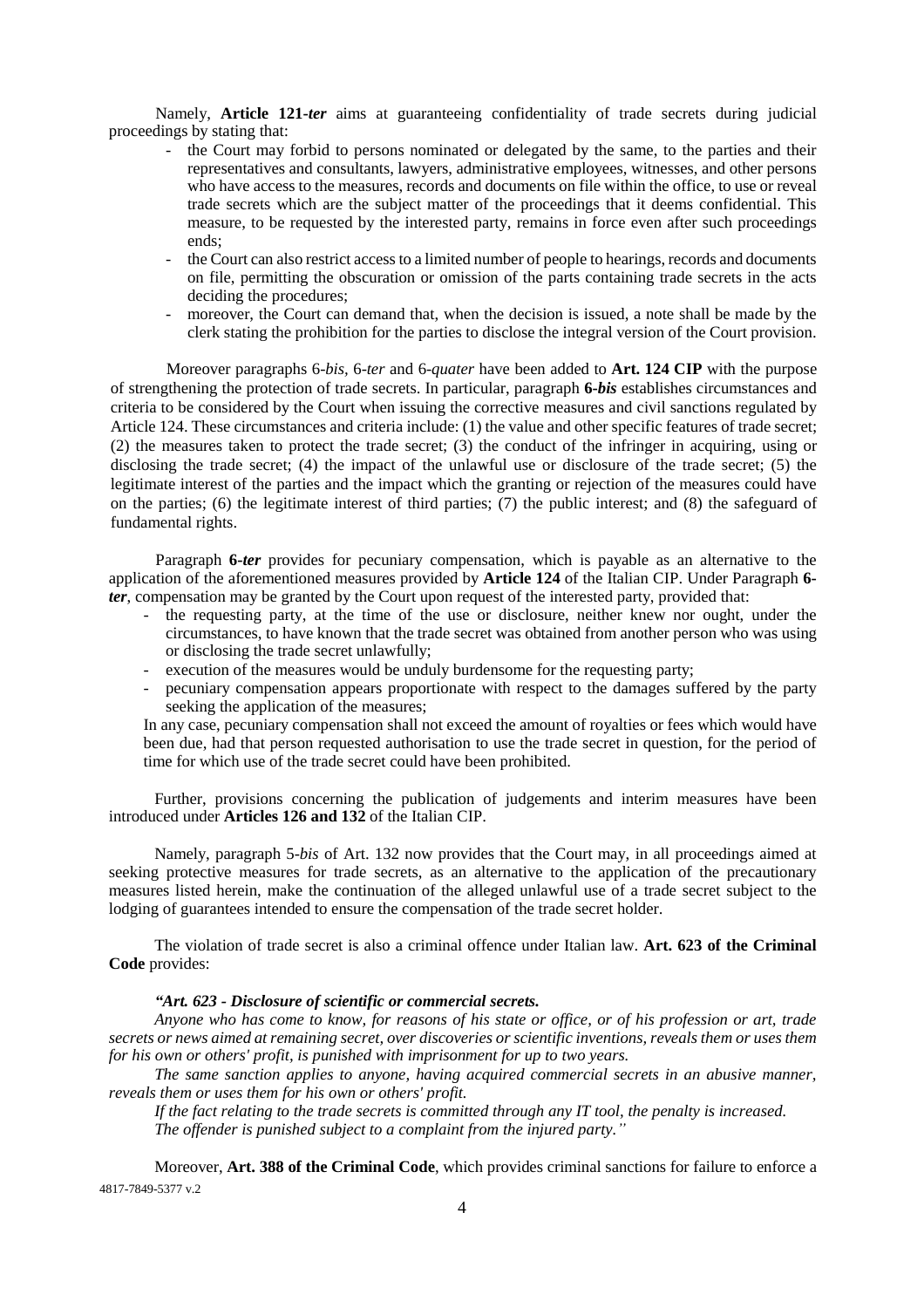Court order, has been implemented to also include Court orders on violations of trade secrets.

## **3. The protection of know-how and trade secrets in franchising.**

As set forth above, under Italian law, a franchisor has several means to protect its know-how and trade secrets from possible disclosure or abusive use by its franchisee (or former franchisee) or by its competitors.

#### **3.1 The protection of know-how as IP right.**

Pursuant to the Italian CIP, the franchisor's protection is not limited to its know-how in the "strict sense" (e.g. the technical information; information provided for in the franchise manual), but is now extended to all trade secrets which under Italian case-law may also include the customers' data (not limited to the simple list of names and addresses, but with further indications), commercial experiences, marketing strategies, and market researches.

From the perspective of the franchisor, the scope of protection may include the use or disclosure of trade secrets by the franchisee in violation of a non-disclose provision, or also when the franchisee exceeds the limits of the rights granted to him.

It can also include the acquisition, use or disclosure by any third party, who has obtained the secret directly or indirectly through a third party, but knew or ought, under the circumstances, to have known that the trade secrets had been directly or indirectly obtained by a third party who unlawfully used or disclosed them.

Such protection also extends to the production, offering, or placing in the market of infringing goods, or the importation, export or storage of such goods, if they significantly benefit from the above-mentioned trade secrets unlawfully acquired, used or disclosed.

Finally, the protection is even granted against people who neither knew nor ought, under the circumstances, to have known that the trade secret was obtained from another person who was using or disclosing the trade secret unlawfully, although it may be limited to a fair pecuniary compensation.

The same protection is also granted to the franchisee for possible trade secrets transferred to the franchisor. For instance, an Italian Court required a franchisor to transfer back to the franchisee the customers' data that the franchisee had input into the franchisor's software after the franchisor terminated the contract, blocked franchisee's access to such data, and started competing with franchisee (Trib. Bologna, 18/1/2016).

On the other hand, due to the new provisions introduced under Article 99 CIP, the franchisee is exposed to the risk of being deemed responsible for possible violations of third parties' trade secrets made by the franchisor, based on the fact that "he knew or ought, under the circumstances, to have known" about the unlawful use or disclosure by the franchisor and such liability may be extended to the production, offering, or placing on the market of infringing goods, under the circumstances mentioned above.

In any case, in order to be granted such protection, the trade secret's holder must prove the existence of the conditions provided for under Article 98 CIP, i.e. that:

- the information is secret, i.e. not generally known among or readily accessible to experts and operators of the field;
- the information has an economic value: intended by Italian case-law as 'competitive advantage', and not as 'market value';
- the information is subject to measures adequate to keep it secret by its holder (according to Italian case-law, such conditions refer to contractual provisions on confidentiality, limited access to selected individuals, IT systems protected by passwords etc.).

In this respect, in one case (in our view quite disputable) the Court of Turin denied protection to a franchisor for lack of sufficient evidence of the above conditions, although the franchisee proceeded with an illicit termination of the contract, started working with a competitor and accessed the customers' data of the former franchisor through one of the competitor's computers (Trib. Torino, judgment No. 1148/2017 of 28/2/2017). In another case concerning a commercial agent, the protection was denied because, after the end of the contractual relationship, the principal forgot to deactivate the former agent's access codes to its IT system and the Court considered the post-termination access made by the agent as not abusive (Trib. Bologna, 4/7/2017). However, in most cases, if the trade secret's holder is able to prove the existence of the

4817-7849-5377 v.2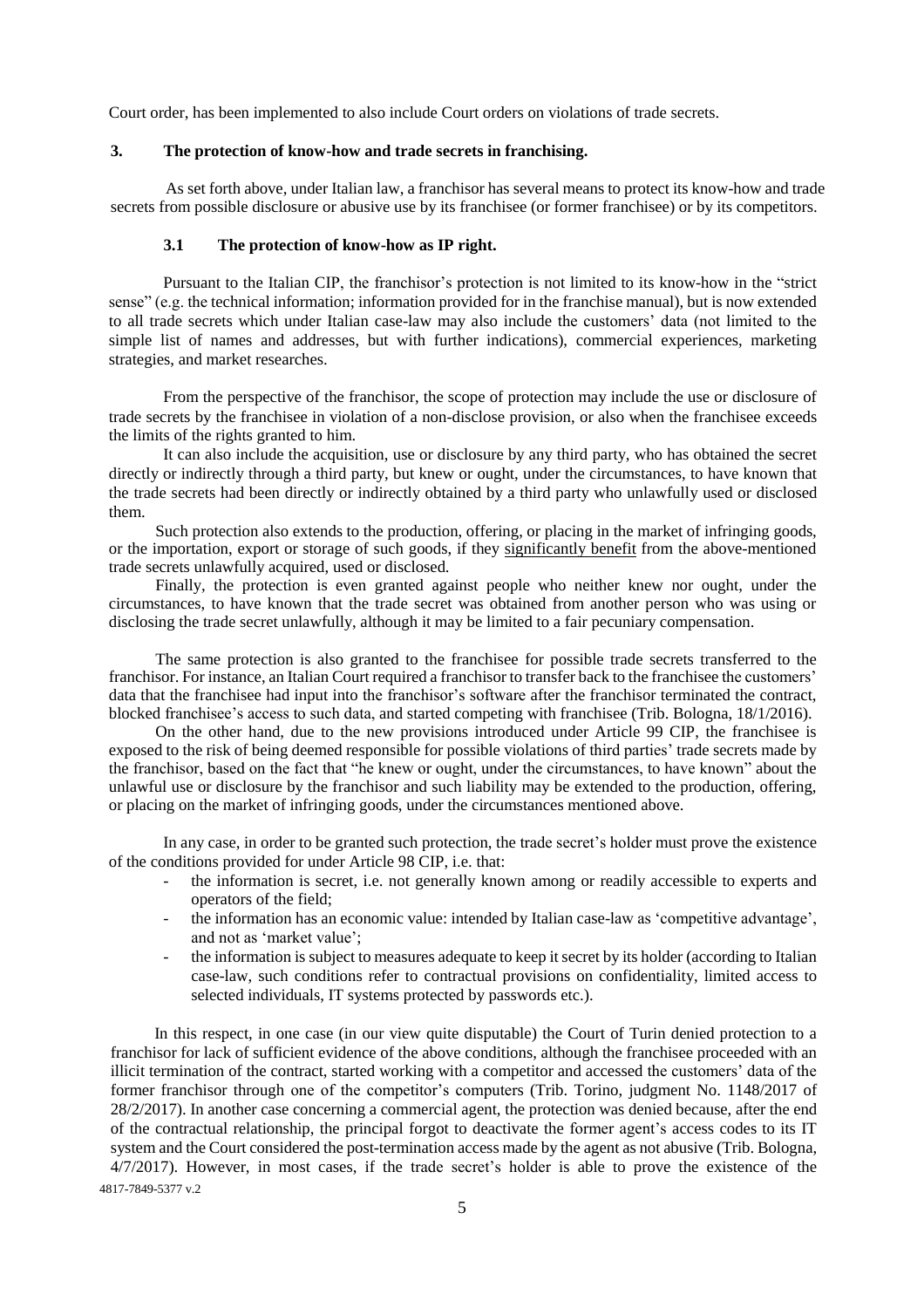abovementioned conditions, IP protection is normally granted (see. for cases of franchising, Trib. Torino 6/12/2007; Trib. Firenze, 16/1/2019).

Finally, of course, the IP protection includes all the typical IP remedies described above, including protective and corrective measures, specific provisions on compensation for damages and return of the infringer's profits, and criminal protection.

## **3.2 The protection provided by the rules on unfair competition**.

In addition to the IP rules mentioned above, the violation of trade secrets and know-how is also protected by the general rules of the Italian civil code on unfair competition.

Namely, **Article 2598** of the Italian Civil Code provides: *"Without prejudice to the provisions concerning the protection of distinctive signs and patent rights, it is deemed as committing acts of unfair competition anyone who: 1), 2) (omissis) 3) uses directly or indirectly any other means that does not comply with the principles of professional correctness and is capable of damaging another company."*

Such protection is only granted when the two parties are in competition between each other, i.e. when the former franchisee acts directly or indirectly in competition with his former franchisor (or vice versa).

However, in these cases, protection may also be granted when the conditions of Article 98 CIP (e.g. the confidential character of the information) are not sufficiently proven or met (see, for instance, Trib. Bologna, 27/7/2015, n. 2340). It is therefore very common to claim both protections in cases of violations of know-how or trade secrets.

## **4. The conflicting rules of the CIP and of the Italian Franchise Law concerning know-how.**

## **4.1 The definition of know-how under Law No. 129/2004.**

Under Article 1.3, a) of the Italian law No. 129/2004 (the Italian Franchise Law), know-how is defined as follows:

- *"(..) an asset of non-patented practical knowledge deriving from experience and evidence which is: i) secret, i.e. not generally known or easily accessible;*
	- *ii) substantial, i.e. which includes knowledge which is indispensable to the franchisee for the use, sale, resale, management, or organization of the contractual goods or services;*
	- *iii) identified or described in a sufficiently comprehensive manner so as to make it possible to verify whether it fulfils the secrecy and substantiality criteria."*

This notion has been taken from Art. 1, f) of EU Reg. 2790/1999 (which referred to the provision of Regulation 4087/88, previously regulating antitrust rules applicable to franchise agreement); both Regulations are no longer in force.

The above definition is quite restrictive and may not include several situations in which the knowhow is mostly characterised by for example 'commercial experiences', layout or display of the products. In fact, when implementing Law 129/2004 the Italian legislator did not consider that the aim of antitrust rules, in defining know-how, was to limit the benefit of the antitrust exemption to cases in which the franchise agreements were characterised by the transfer of qualified know-how. By way of contrast, the definition of know-how in the franchise law should have been wider, in order to be applicable to most franchise agreements, given that the purpose of such law should be to protect the franchisee, as weaker party.

Such restrictive definition of the Law 129/2004 is clearly in contrast with the definition provided by Directive (EU) 2016/943, and by Article 98 of the Italian CIP, as described above.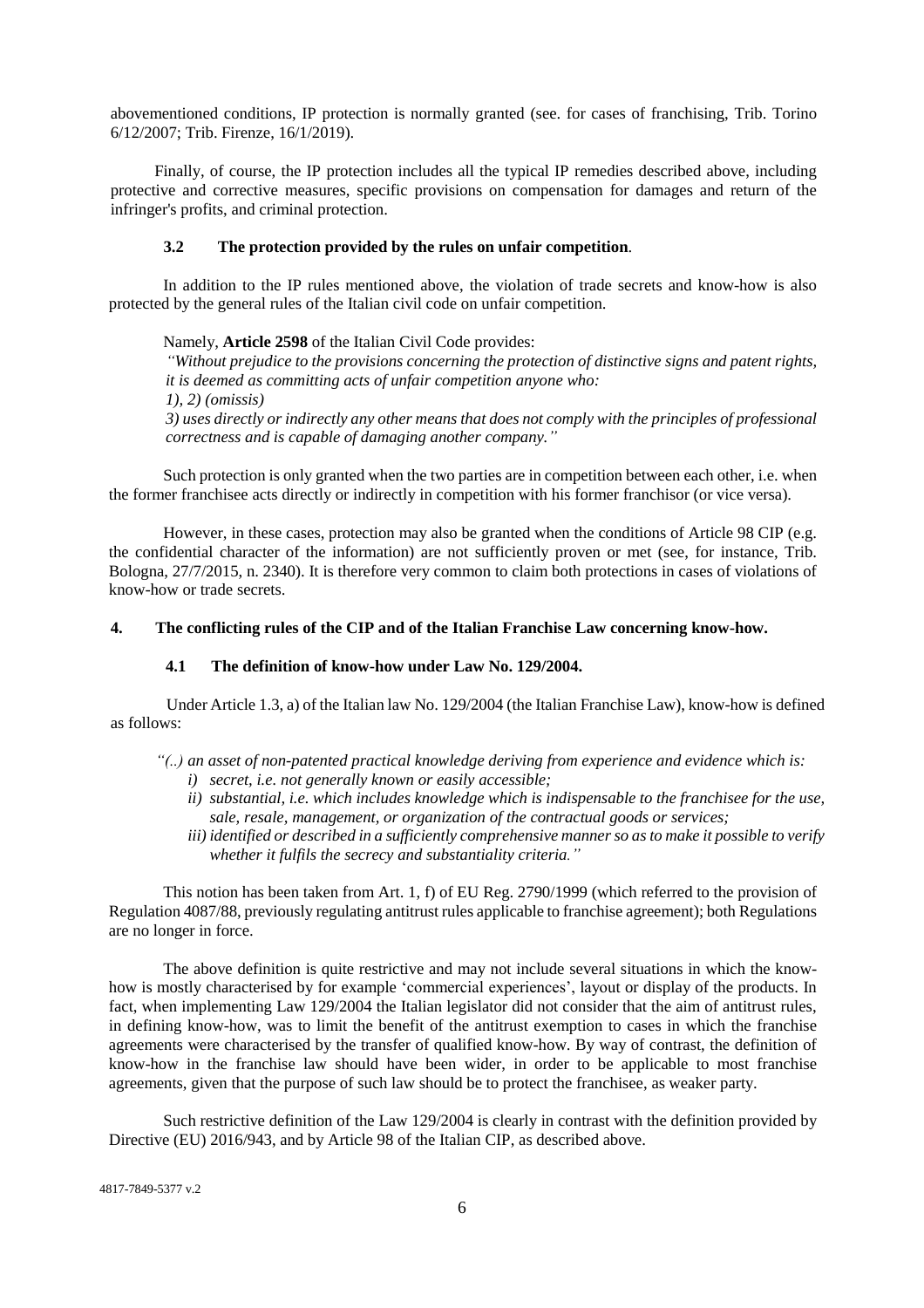#### **4.2 The requirement of a know-how as 'essential element' of the contract.**

Article 3 of Law 129/2004, requires, for the validity of a franchise agreement, the written form *ab substantiam*. The same Article also provides - among the elements which have to be expressly indicated in the contract - "*d) a specific indication of the know-how the franchisor provides to the franchisee".*

This Article, along with the restrictive notion of know-how provided by Art. 1 of the Franchise Law, has led several Italian Courts (and scholarship) to affirm that:

- know-how is an essential element of the franchise agreement; and
- in the absence of a specific description of the know-how in the contract, in compliance with its requirements of secrecy, substantiality and identification, the franchise contract is null and void.

Such approach has been followed, for instance, by Trib. Milano 29/1/2019, No. 871, which declared the contract null, because it did not provide for a sufficiently-specified know-how and instead only referred to manuals, which were not produced in the Court proceeding. Trib. Firenze, 16/1/2019, which evaluated the existence of the relevant elements, confirmed the validity of the contract. Trib. Torino, 19/12/2017, No. 6171, declared the contract null because the franchisor did not produce evidence that the manual was given to the franchisee. Trib. Bologna, 10/6/2015 determined that reference to the manual in the contract alone was not sufficient, although the franchisor established that the manual was effectively transmitted to the franchisee at a later stage.

#### **4.3 The decision of the Supreme Court of 10/5/2018.**

In this scenario, the Italian Supreme Court recently intervened with an opposite interpretation of the law, clearly in contrast with the previous approach, with its decision No. 11256 of 10/5/2018. The case concerned the franchise of a coffee shop, a concept that did not have a "heavy" know-how to be transferred from the franchisor to the franchisee.

First, the Supreme Court affirmed that know-how is not an essential element of the franchise contract, stating that, in the definition of the franchise agreement provided by Art. 1 of Law 129/2004, the know-how is mentioned among other IP rights, which all may (or may not) be present in the specific contract.

#### In fact, Art. 1 of Law 129/2004 provides:

*"(..) a contract, no matter how called, between two juridically and economically independent legal subjects, whereby one party grants the other, for consideration, the availability of a package of industrial or intellectual property rights regarding trademarks, trade names, shop signs, utility models, industrial designs, copyright, know-how, patents, technical and commercial assistance and advice, and inserts the franchisee in a system consisting of several franchisees spread in the territory, in order to market certain goods or services."*

Moreover, the Supreme Court affirmed that, even where the know-how is provided in the specific franchise agreement, the elements listed in its definition, under Article 1.3, a) of Law 129/2004, considering the application to all sectors of economic activities, must be evaluated in a flexible manner, depending on the complexity of the franchise network concerned and, therefore, on the more or less regulated business activity. Therefore, in some cases the description of the know-how in the contract may be "light", without being too generic and undetermined.

In that specific case, the notion of know-how described by the lower Court as "a heritage of practical knowledge indispensable to the franchisee for use, the sales, management and organization of the contractual services" was deemed by the Supreme Court as compatible with such elements. Namely, the Court of Cassation affirmed that: (i) as to the "confidentiality" requirement, the law does not require the know-how to be totally inaccessible, but 'not generally know or easily accessible'; (ii) the 'substantial' character of the know-how should be regarded as 'an effective economic utility for the franchisee, which he uses in the exercise of his activity in that specific franchising network'; and (iii) the know-how must be identified, *meaning "described in a sufficiently comprehensive manner, such as to enable it to verify whether it meets* 

4817-7849-5377 v.2